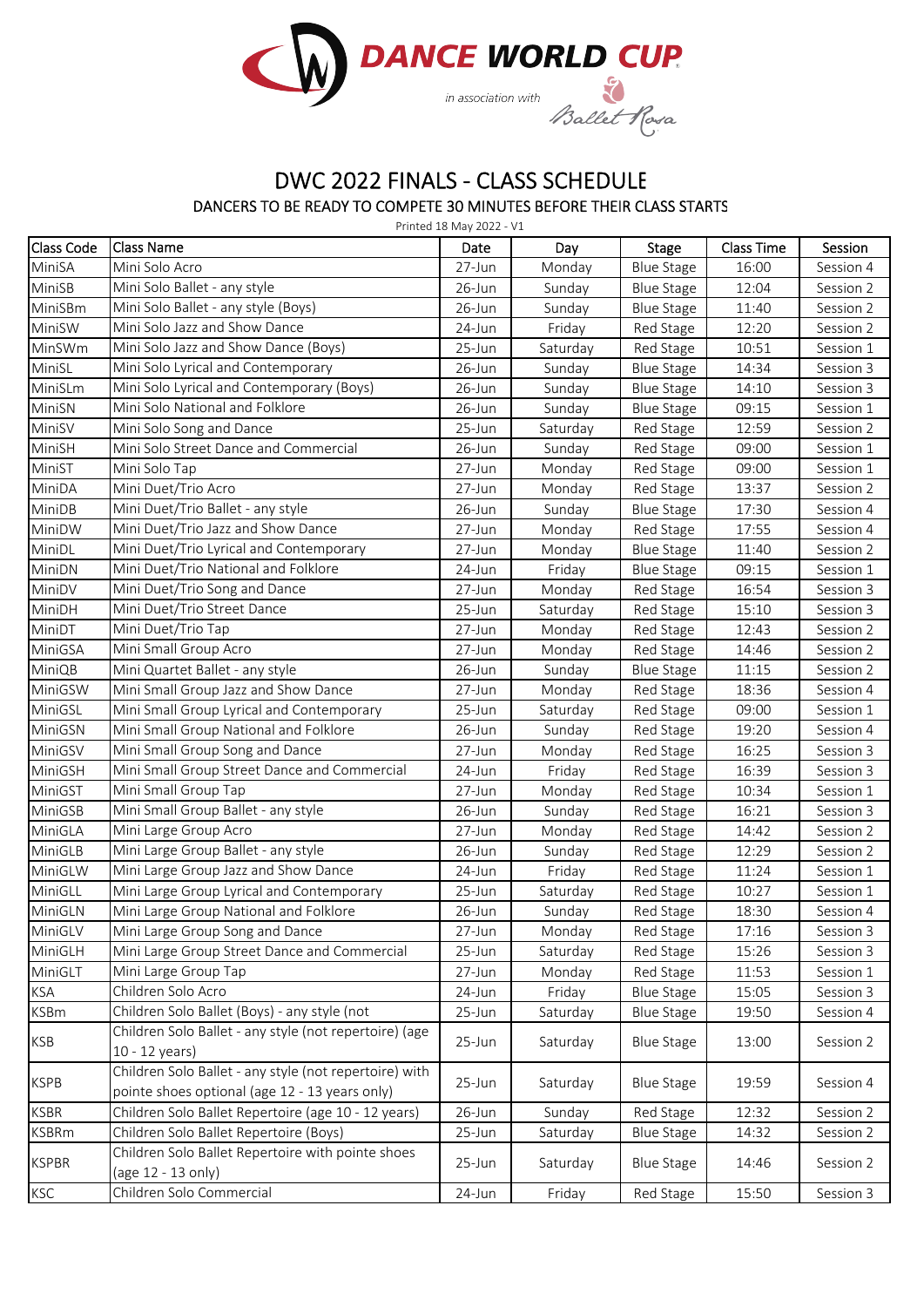| <b>KSE</b>               | Children Solo Contemporary                             | $25 - Jun$       | Saturday               | <b>Blue Stage</b> | 09:15          | Session 1 |
|--------------------------|--------------------------------------------------------|------------------|------------------------|-------------------|----------------|-----------|
| <b>KSEm</b>              | Children Solo Contemporary (Boys)                      | 25-Jun           | Saturday               | <b>Blue Stage</b> | 12:03          | Session 1 |
| <b>KSZ</b>               | Children Solo Jazz                                     | 24-Jun           | Friday                 | Red Stage         | 09:00          | Session 1 |
| <b>KSZm</b>              | Children Solo Jazz (Boys)                              | 24-Jun           | Friday                 | Red Stage         | 11:06          | Session 1 |
| <b>KSL</b>               | Children Solo Lyrical                                  | 24-Jun           | Friday                 | <b>Blue Stage</b> | 11:48          | Session 2 |
| <b>KSLm</b>              | Children Solo Lyrical (Boys)                           | 24-Jun           | Friday                 | <b>Blue Stage</b> | 11:30          | Session 2 |
| <b>KSN</b>               | Children Solo National and Folklore                    | 27-Jun           | Monday                 | <b>Blue Stage</b> | 12:18          | Session 2 |
| <b>KSW</b>               | Children Solo Show Dance                               | 25-Jun           | Saturday               | <b>Blue Stage</b> | 17:13          | Session 3 |
| <b>KSWm</b>              | Children Solo Show Dance (Boys)                        | $25 - Jun$       | Saturday               | <b>Blue Stage</b> | 16:55          | Session 3 |
| <b>KSV</b>               | Children Solo Song and Dance                           | 25-Jun           | Saturday               | Red Stage         | 11:45          | Session 2 |
| <b>KSH</b>               | Children Solo Street Dance                             | 27-Jun           | Monday                 | <b>Blue Stage</b> | 13:55          | Session 3 |
| <b>KST</b>               | Children Solo Tap                                      | 27-Jun           | Monday                 | Red Stage         | 09:31          | Session 1 |
| <b>KDA</b>               | Children Duet/Trio Acro                                | 27-Jun           | Monday                 | <b>Blue Stage</b> | 17:07          | Session 4 |
| <b>KDB</b>               | Children Duet/Trio Ballet - any style (not repertoire) | 24-Jun           | Friday                 | <b>Blue Stage</b> | 09:33          | Session 1 |
| <b>KDW</b>               | Children Duet/Trio Jazz and Show Dance                 | 26-Jun           | Sunday                 | <b>Blue Stage</b> | 19:35          | Session 5 |
| <b>KDL</b>               | Children Duet/Trio Lyrical and Contemporary            | 27-Jun           | Monday                 | <b>Blue Stage</b> | 09:15          | Session 1 |
| <b>KDN</b>               | Children Duet/Trio National and Folklore               | 26-Jun           | Sunday                 | <b>Blue Stage</b> | 10:02          | Session 1 |
| <b>KDPDD</b>             | Children Duet/Trio Pas de Deux/Trois (age 12-13        | 26-Jun           | Sunday                 | Red Stage         | 17:37          | Session 3 |
| KDV                      | Children Duet/Trio Song and Dance                      | 26-Jun           | Sunday                 | Red Stage         | 20:49          | Session 5 |
| KDH                      | Children Duet/Trio Street Dance and Commercial         | $26$ -Jun        | Sunday                 | Red Stage         | 10:33          | Session 1 |
| KDT                      | Children Duet/Trio Tap                                 | 27-Jun           | Monday                 | Red Stage         | 13:01          | Session 2 |
| <b>KGSA</b>              | Children Small Group Acro                              | 27-Jun           | Monday                 | Red Stage         | 14:01          | Session 2 |
| KQB                      | Children Quartet Ballet - any style                    | $26$ -Jun        | Sunday                 | <b>Blue Stage</b> | 18:10          | Session 4 |
| KGSE                     | Children Small Group Contemporary                      | $25 - Jun$       | Saturday               | Red Stage         | 18:40          | Session 5 |
| <b>KGSW</b>              | Children Small Group Jazz and Show Dance               | 27-Jun           | Monday                 | Red Stage         | 19:50          | Session 5 |
| KGSL                     | Children Small Group Lyrical                           | 25-Jun           | Saturday               | Red Stage         | 20:02          | Session 5 |
| <b>KGSN</b>              | Children Small Group National and Folklore             | 26-Jun           | Sunday                 | Red Stage         | 18:34          | Session 4 |
| <b>KGSV</b>              | Children Small Group Song and Dance                    | 26-Jun           | Sunday                 | Red Stage         | 20:20          | Session 5 |
| <b>KGSH</b>              | Children Small Group Street Dance and Commercial       | $26$ -Jun        | Sunday                 | Red Stage         | 09:49          | Session 1 |
| <b>KGST</b>              | Children Small Group Tap                               | 27-Jun           | Monday                 | Red Stage         | 10:54          | Session 1 |
|                          | Children Small Group Ballet - any style (not classical |                  |                        |                   |                |           |
| <b>KGSB</b>              | or repertoire)                                         | 26-Jun           | Sunday                 | Red Stage         | 16:50          | Session 3 |
| <b>KGSBC</b>             | Children Small Group Classical Ballet and Repertoire   | 26-Jun           | Sunday                 | Red Stage         | 15:55          | Session 3 |
| KGLA                     | Children Large Group Acro                              | 27-Jun           | Monday                 | Red Stage         | 15:21          | Session 2 |
|                          | Children Large Group Ballet - any style (not classical |                  |                        |                   |                |           |
| KGLB                     | or repertoire)                                         | 26-Jun           | Sunday                 | Red Stage         | 12:05          | Session 2 |
| KGLBC                    | Children Large Group Classical Ballet and Repertoire   | 26-Jun           | Sunday                 | Red Stage         | 14:47          | Session 2 |
| KGLC                     | Children Large Group Commercial                        | 25-Jun           | Saturday               | Red Stage         | 15:30          | Session 3 |
| KGLE                     | Children Large Group Contemporary                      | 25-Jun           | Saturday               | Red Stage         | 17:13          | Session 4 |
| KGLZ                     | Children Large Group Jazz                              | 25-Jun           | Saturday               | Red Stage         | 09:46          | Session 1 |
| <b>KGLL</b>              | Children Large Group Lyrical                           | 25-Jun           | Saturday               | Red Stage         | 16:50          | Session 4 |
| KGLN                     | Children Large Group National and Folklore             | 26-Jun           | Sunday                 | Red Stage         | 19:29          | Session 4 |
| KGLW                     | Children Large Group Show Dance                        | 24-Jun           | Friday                 | Red Stage         | 14:22          | Session 2 |
| KGLV                     | Children Large Group Song and Dance                    | 25-Jun           | Saturday               | Red Stage         | 13:57          | Session 2 |
| <b>KGLH</b>              | Children Large Group Street Dance                      | 24-Jun           | Friday                 | Red Stage         | 16:57          | Session 3 |
| KGLT                     | Children Large Group Tap                               | 27-Jun           | Monday                 | Red Stage         | 11:29          | Session 1 |
| <b>JSA</b>               | Junior Solo Acro                                       | 28-Jun           | Tuesday                | <b>Blue Stage</b> | 09:15          | Session 1 |
| <b>JSBm</b>              | Junior Solo Ballet (Boys) - any style (not repertoire) | 29-Jun           | Wednesday              | <b>Blue Stage</b> | 18:02          | Session 3 |
| <b>JSB</b>               | Junior Solo Ballet - any style (not repertoire)        | 29-Jun           | Wednesday              | <b>Blue Stage</b> | 16:25          | Session 3 |
| <b>JSBR</b>              | Junior Solo Ballet Repertoire                          |                  | Wednesday              |                   |                |           |
| <b>JSBRm</b>             | Junior Solo Ballet Repertoire (Boys)                   | 29-Jun           |                        | Red Stage         | 09:09          | Session 1 |
|                          | Junior Solo Commercial                                 | 29-Jun           | Wednesday              | Red Stage         | 11:38          | Session 1 |
| <b>JSC</b><br><b>JSE</b> | Junior Solo Contemporary                               | $01$ -Jul        | Friday                 | <b>Blue Stage</b> | 19:00          | Session 5 |
|                          | Junior Solo Contemporary (Boys)                        | 29-Jun           | Wednesday              | <b>Blue Stage</b> | 12:31          | Session 2 |
| <b>JSEm</b><br>JSZ       | Junior Solo Jazz                                       | 29-Jun<br>29-Jun | Wednesday<br>Wednesday | <b>Blue Stage</b> | 12:00<br>09:15 | Session 2 |
|                          |                                                        |                  |                        | <b>Blue Stage</b> |                | Session 1 |
| <b>JSZm</b>              | Junior Solo Jazz (Boys)                                | 28-Jun           | Tuesday                | <b>Blue Stage</b> | 17:10          | Session 3 |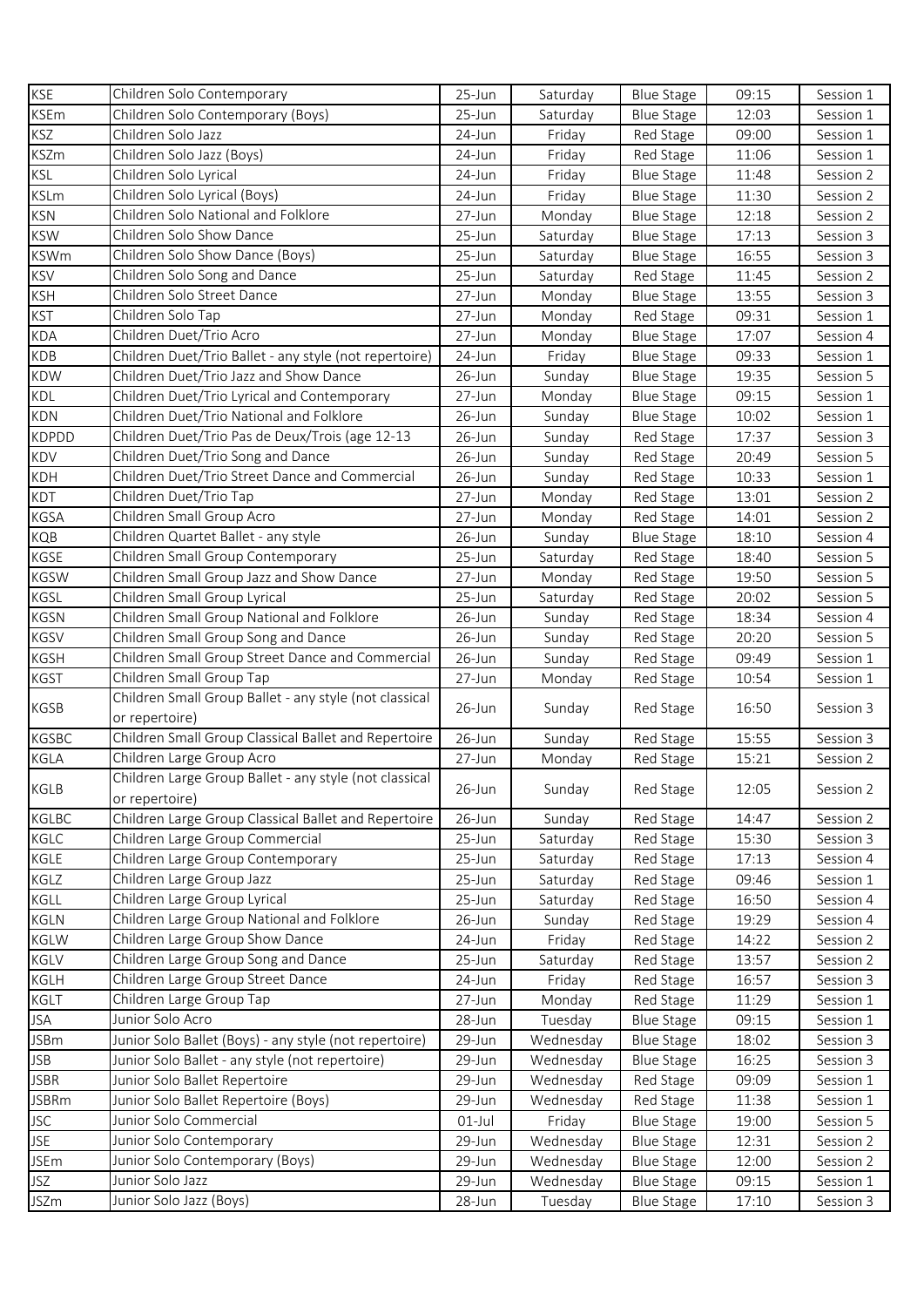| <b>JSL</b>    | Junior Solo Lyrical                                                    | 28-Jun           | Tuesday             | <b>Blue Stage</b>              | 13:15          | Session 2              |
|---------------|------------------------------------------------------------------------|------------------|---------------------|--------------------------------|----------------|------------------------|
| <b>JSLm</b>   | Junior Solo Lyrical (Boys)                                             | 28-Jun           | Tuesday             | <b>Blue Stage</b>              | 12:55          | Session 2              |
| <b>JSN</b>    | Junior Solo National and Folklore                                      | 30-Jun           | Thursday            | <b>Blue Stage</b>              | 12:10          | Session 2              |
| <b>JSW</b>    | Junior Solo Show Dance                                                 | 30-Jun           | Thursday            | <b>Blue Stage</b>              | 09:15          | Session 1              |
| <b>JSWm</b>   | Junior Solo Show Dance (Boys)                                          | 30-Jun           | Thursday            | <b>Blue Stage</b>              | 11:23          | Session 1              |
| <b>JSV</b>    | Junior Solo Song and Dance                                             | 29-Jun           | Wednesday           | Red Stage                      | 16:00          | Session 3              |
| <b>JSH</b>    | Junior Solo Street Dance                                               | 30-Jun           | Thursday            | <b>Blue Stage</b>              | 14:05          | Session 3              |
| <b>JST</b>    | Junior Solo Tap                                                        | $02$ -Jul        | Saturday            | <b>Blue Stage</b>              | 09:15          | Session 1              |
| <b>JDA</b>    | Junior Duet/Trio Acro                                                  | 28-Jun           | Tuesday             | <b>Blue Stage</b>              | 10:50          | Session 1              |
| <b>JDB</b>    | Junior Duet/Trio Ballet - any style (not repertoire)                   | 30-Jun           | Thursday            | <b>Blue Stage</b>              | 17:32          | Session 4              |
| <b>JDW</b>    | Junior Duet/Trio Jazz and Show Dance                                   | 29-Jun           | Wednesday           | <b>Blue Stage</b>              | 19:45          | Session 4              |
| JDL           | Junior Duet/Trio Lyrical and Contemporary                              | 30-Jun           | Thursday            | <b>Blue Stage</b>              | 19:15          | Session 5              |
| <b>JDN</b>    | Junior Duet/Trio National and Folklore                                 | $01$ -Jul        | Friday              | <b>Blue Stage</b>              | 17:47          | Session 4              |
| SnDPDD        | Junior & Senior Duet/Trio Pas de Deux/Trois                            | 30-Jun           | Thursday            | Red Stage                      | 15:15          | Session 4              |
| JDV           | Junior Duet/Trio Song and Dance                                        | 30-Jun           | Thursday            | Red Stage                      | 17:50          | Session 5              |
| <b>JDH</b>    | Junior Duet/Trio Street Dance and Commercial                           | $01$ -Jul        | Friday              | <b>Blue Stage</b>              | 20:44          | Session 5              |
| <b>JDT</b>    | Junior Duet/Trio Tap                                                   | $02$ -Jul        | Saturday            | <b>Blue Stage</b>              | 10:54          | Session 1              |
| SnGSA         | Junior & Senior Small Group Acro                                       | 29-Jun           | Wednesday           | Red Stage                      | 20:45          | Session 5              |
| <b>JQB</b>    | Junior Quartet Ballet                                                  | 29-Jun           | Wednesday           | <b>Blue Stage</b>              | 18:13          | Session 3              |
| <b>JGSE</b>   | Junior Small Group Contemporary                                        | 28-Jun           | Tuesday             | Red Stage                      | 09:00          | Session 1              |
| <b>JGSW</b>   | Junior Small Group Jazz and Show Dance                                 | $01$ -Jul        | Friday              | Red Stage                      | 12:50          | Session 3              |
| <b>JGSL</b>   | Junior Small Group Lyrical                                             | 28-Jun           | Tuesday             | Red Stage                      | 18:00          | Session 4              |
| <b>JGSN</b>   | Junior Small Group National and Folklore                               | 29-Jun           | Wednesday           | Red Stage                      | 14:35          | Session 2              |
| <b>JGSV</b>   | Junior Small Group Song and Dance                                      | 30-Jun           | Thursday            | Red Stage                      | 18:55          | Session 5              |
| <b>JGSH</b>   | Junior Small Group Street Dance and Commercial                         | 28-Jun           | Tuesday             | Red Stage                      | 15:10          | Session 3              |
| <b>JGST</b>   | Junior Small Group Tap                                                 | 02-Jul           | Saturday            | Red Stage                      | 14:43          | Session 3              |
|               | Junior Small Group Ballet - any style (not classical or                |                  |                     |                                |                |                        |
| <b>JGSB</b>   | repertoire)                                                            | 30-Jun           | Thursday            | Red Stage                      | 09:23          | Session 1              |
| <b>JGSBC</b>  | Junior Small Group Classical Ballet and Repertoire                     | 30-Jun           | Thursday            | Red Stage                      | 20:25          | Session 6              |
| <b>JGLA</b>   | Junior Large Group Acro                                                | 29-Jun           | Wednesday           | Red Stage                      | 19:15          | Session 4              |
| <b>JGLB</b>   | Junior Large Group Ballet - any style (not classical or<br>repertoire) | 30-Jun           | Thursday            | Red Stage                      | 15:45          | Session 4              |
| <b>JGLBC</b>  | Junior Large Group Classical Ballet and Repertoire                     | 29-Jun           | Wednesday           | Red Stage                      | 14:11          | Session 2              |
| <b>JGLC</b>   | Junior Large Group Commercial                                          | $02$ -Jul        | Saturday            | Red Stage                      | 11:40          | Session 2              |
| <b>JGLE</b>   | Junior Large Group Contemporary                                        | $01$ -Jul        | Friday              | Red Stage                      | 19:20          | Session 5              |
| <b>JGLZ</b>   | Junior Large Group Jazz                                                | 28-Jun           | Tuesday             | Red Stage                      | 20:40          | Session 5              |
| <b>JGLL</b>   | Junior Large Group Lyrical                                             | $01$ -Jul        | Friday              | Red Stage                      | 09:00          | Session 1              |
| <b>JGLN</b>   | Junior Large Group National and Folklore                               | 30-Jun           | Thursday            | Red Stage                      | 21:06          | Session 6              |
| <b>JGLW</b>   | Junior Large Group Show Dance                                          | 30-Jun           | Thursday            | Red Stage                      | 11:00          | Session 2              |
| JGLV          | Junior Large Group Song and Dance                                      | 29-Jun           | Wednesday           | Red Stage                      | 17:28          | Session 3              |
| <b>JGLH</b>   | Junior Large Group Street Dance                                        | 28-Jun           | Tuesday             | Red Stage                      | 16:25          | Session 3              |
| <b>JGLT</b>   | Junior Large Group Tap                                                 | $02$ -Jul        | Saturday            | Red Stage                      | 15:27          | Session 3              |
| SnSA          |                                                                        |                  |                     |                                |                |                        |
| SnSB          |                                                                        |                  |                     |                                |                |                        |
|               | Senior Solo Acro                                                       | 28-Jun           | Tuesday             | <b>Blue Stage</b>              | 12:04          | Session 1              |
|               | Senior Solo Ballet - any style (not repertoire)                        | 30-Jun           | Thursday            | <b>Blue Stage</b>              | 17:10          | Session 4              |
| SnSBR         | Senior Solo Ballet Repertoire                                          | 29-Jun           | Wednesday           | Red Stage                      | 13:22          | Session 2              |
| SnSC          | Senior Solo Commercial                                                 | 30-Jun           | Thursday            | <b>Blue Stage</b>              | 16:00          | Session 3              |
| SnSE          | Senior Solo Contemporary                                               | $01$ -Jul        | Friday              | <b>Blue Stage</b>              | 14:48          | Session 3              |
|               | Senior Solo Contemporary (Boys)                                        | $01$ -Jul        | Friday              | <b>Blue Stage</b>              | 14:30          | Session 3              |
| SnSEm<br>SnSZ | Senior Solo Jazz                                                       | $01$ -Jul        | Friday              | <b>Blue Stage</b>              | 13:05          | Session 2              |
| SnSZm         | Senior Solo Jazz (Boys)                                                | $01$ -Jul        | Friday              | <b>Blue Stage</b>              | 13:00          | Session 2              |
| SnSL          | Senior Solo Lyrical                                                    | $01$ -Jul        | Friday              | <b>Blue Stage</b>              | 09:26          | Session 1              |
| SnSLm         | Senior Solo Lyrical (Boys)                                             | $01$ -Jul        | Friday              | <b>Blue Stage</b>              | 09:15          | Session 1              |
| SnSN          | Senior Solo National and Folklore                                      | 30-Jun           | Thursday            | <b>Blue Stage</b>              | 13:11          | Session 2              |
| SnSW          | Senior Solo Show Dance                                                 | 28-Jun           | Tuesday             | <b>Blue Stage</b>              | 17:30          | Session 3              |
| SnSWm<br>SnSV | Senior Solo Show Dance (Boys)<br>Senior Solo Song and Dance            | 28-Jun<br>30-Jun | Tuesday<br>Thursday | <b>Blue Stage</b><br>Red Stage | 18:20<br>17:25 | Session 3<br>Session 5 |